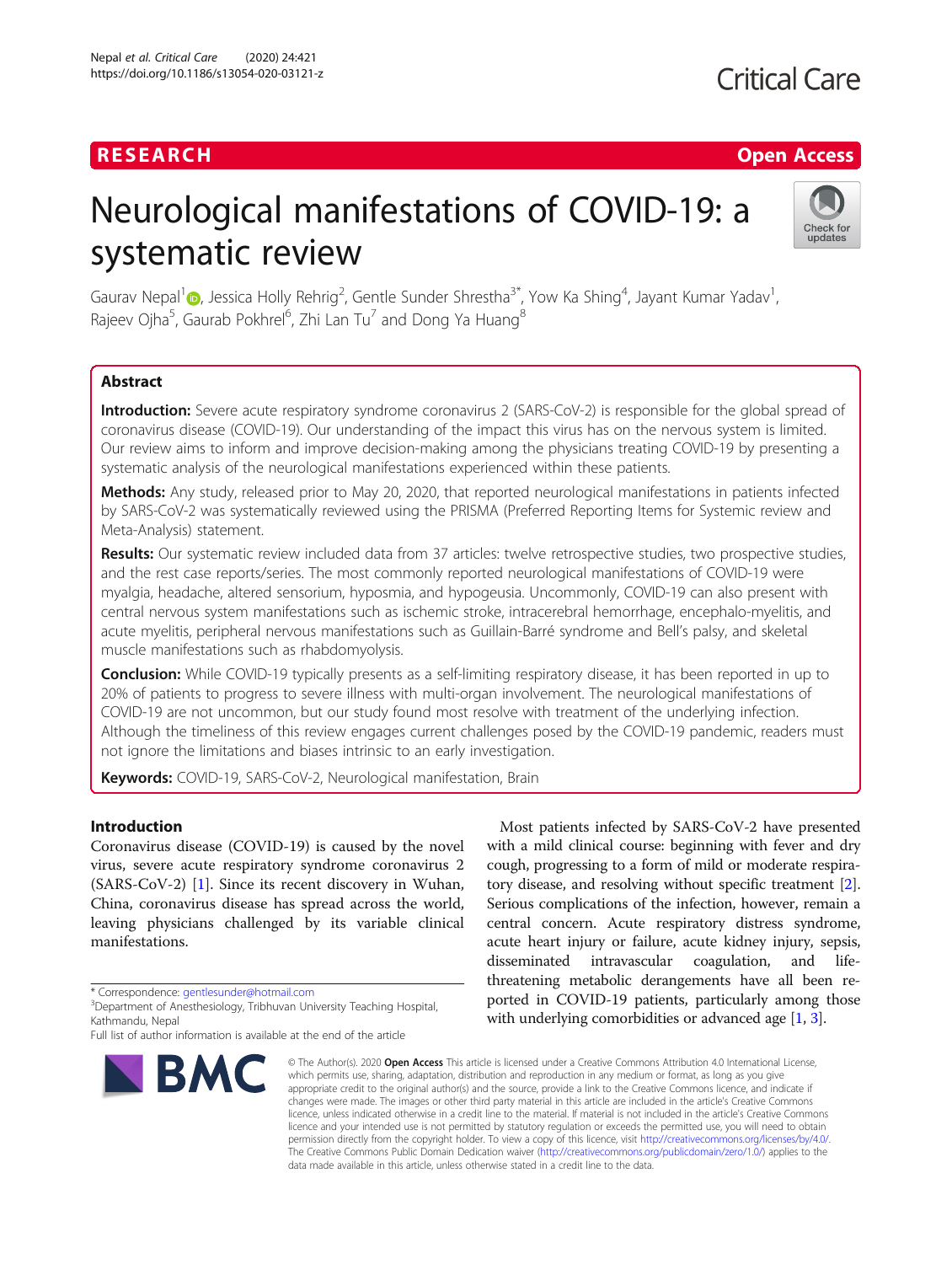As knowledge of SARS-CoV-2 and its clinical appearance continue to grow, the literature has shown a significant number of infected patients exhibit neurological symptoms  $[4, 5]$  $[4, 5]$  $[4, 5]$  $[4, 5]$ . In this systematic review, we evaluate various neurological manifestations reported in COVID-19 patients and hypothesize their underlying pathophysiology. We deem the timeliness of this systematic review relevant, given the state of the COVID-19 pandemic, but encourage readers to consider the implications of early review and analysis in the clinical setting.

#### Methods

Our systematic review utilized the PRISMA (Preferred Reporting Items for Systemic review and Meta-Analysis) statement in conjunction with the PRISMA checklist and flow diagram for manuscript format development [[6\]](#page-9-0).

#### Literature search

The following databases were reviewed for published studies prior to May 20, 2020: PubMed, Google Scholar, and China National Knowledge Infrastructure (CKNI). We also searched pre-print servers including Research square, medRxiv, SSRN, and ChinaXiv. Boolean logic was used for conducting database search and Boolean search operators "AND" and "OR" were used to link search terms. The following search strategy was adopted: COVID-19 OR SARS-CoV-2 OR 2019-nCoV OR nCoV OR novel corona AND neurological OR neurologic OR brain OR CNS OR nervous AND manifestation OR symptoms OR presentation. Titles, abstracts, and full text were screened to ensure they met eligibility criteria. Two authors (GN and JHR) screened, retrieved, and excluded reports. Additional investigators were consulted if uncertainty arose during the review process.

#### Eligibility criteria

We included any study, published in any language, which reported neurological manifestations in patients infected by SARS-CoV-2. This included case reports and pre-print publications. We excluded all review articles, hypotheses papers, and papers reporting neurological symptoms in MERS-CoV and SARS-CoV patients.

#### Data extraction

Data was manually extracted from eligible studies by the research investigators. The following variables were included: first author, type of design, site of study, year of publication, published journal or pre-print server, sample size, and reported neurological manifestations.

#### Outcome measures

Our outcome was to elucidate the neurological manifestations of COVID-19 reported in the medical literature.

The results were divided into three categories: central nervous system manifestations (e.g., headache, encephalopathy, and stroke), peripheral nervous system impairment (e.g., dysfunction of taste, dysfunction of smell, neuropathy), and skeletal muscle manifestations (e.g., myalgia).

#### Results

#### Study characteristics

In total, our literature search yielded 106 articles. After excluding duplicates and those not meeting inclusion criteria, 37 papers were included in our systematic review. Figure [1](#page-2-0) displays the results of our literature search and selection. The characteristics of each study are summarized in Table [1.](#page-3-0) There were twelve retrospective studies [[1,](#page-9-0) [2](#page-9-0), [5](#page-9-0), [7](#page-9-0), [18](#page-9-0)–[23](#page-9-0), [35,](#page-10-0) [40](#page-10-0)], two prospective studies [\[36,](#page-10-0) [37](#page-10-0)], and the rest were case reports/series. One article was a multicenter study [[36\]](#page-10-0), 18 were from mainland China, six from the USA [\[11](#page-9-0), [15](#page-9-0), [30,](#page-10-0) [34,](#page-10-0) [35](#page-10-0), [39](#page-10-0)], five from Iran [\[14,](#page-9-0) [17](#page-9-0), [33,](#page-10-0) [37](#page-10-0), [38\]](#page-10-0), four from Italy [\[8](#page-9-0), [23,](#page-9-0) [29](#page-10-0), [32\]](#page-10-0), and one each from Japan [\[24\]](#page-9-0), Switzerland [[31](#page-10-0)], and Spain [[10](#page-9-0)]. Out of all included studies, one was published in a premier news agency of China  $[12]$  $[12]$ , eight were unpublished scientific articles deposited in pre-print servers [[7,](#page-9-0) [13](#page-9-0), [16,](#page-9-0) [26,](#page-10-0) [28](#page-10-0)–[31](#page-10-0)], and the remaining 28 were journal publications.

#### Central nervous system manifestations Headache

Eight retrospective studies reported COVID-19 patients presenting with headache. We found that an overall average of 19.88% of patients experienced headache (Fig. [2](#page-5-0)). Mao et al. reported that some of COVID-19 patients with neurologic manifestation initially presented with fever and headache only. However, several days later, they developed cough, throat pain, lymphopenia, and a ground-glass appearance on their respective chest computed tomography (CT) images. Real-time reverse-transcription PCR (RT-PCR) analysis of nasopharyngeal swabs confirmed COVID-19 infection in these patients [\[5\]](#page-9-0).

#### Encephalopathy

A retrospective study from China reviewed 274 cases of COVID-19, of which 24 (8.8%) developed hypoxic encephalopathy which progressed to death in 23 (95.8%) and recovery in 1  $(4.2%)$  [[18\]](#page-9-0). A separate study from China reported encephalopathy in 8 (2.6%) out of 304 cases, out of which one was obtunded, one was delirious, and six were comatose  $[40]$  $[40]$  $[40]$ . Among the deceased cases in both studies, there were high rates of acute respiratory distress syndrome (ARDS), respiratory failure, heart failure, and sepsis.

Three other case reports of COVID-19 encephalopathy have been documented, one each from the USA [\[15](#page-9-0)],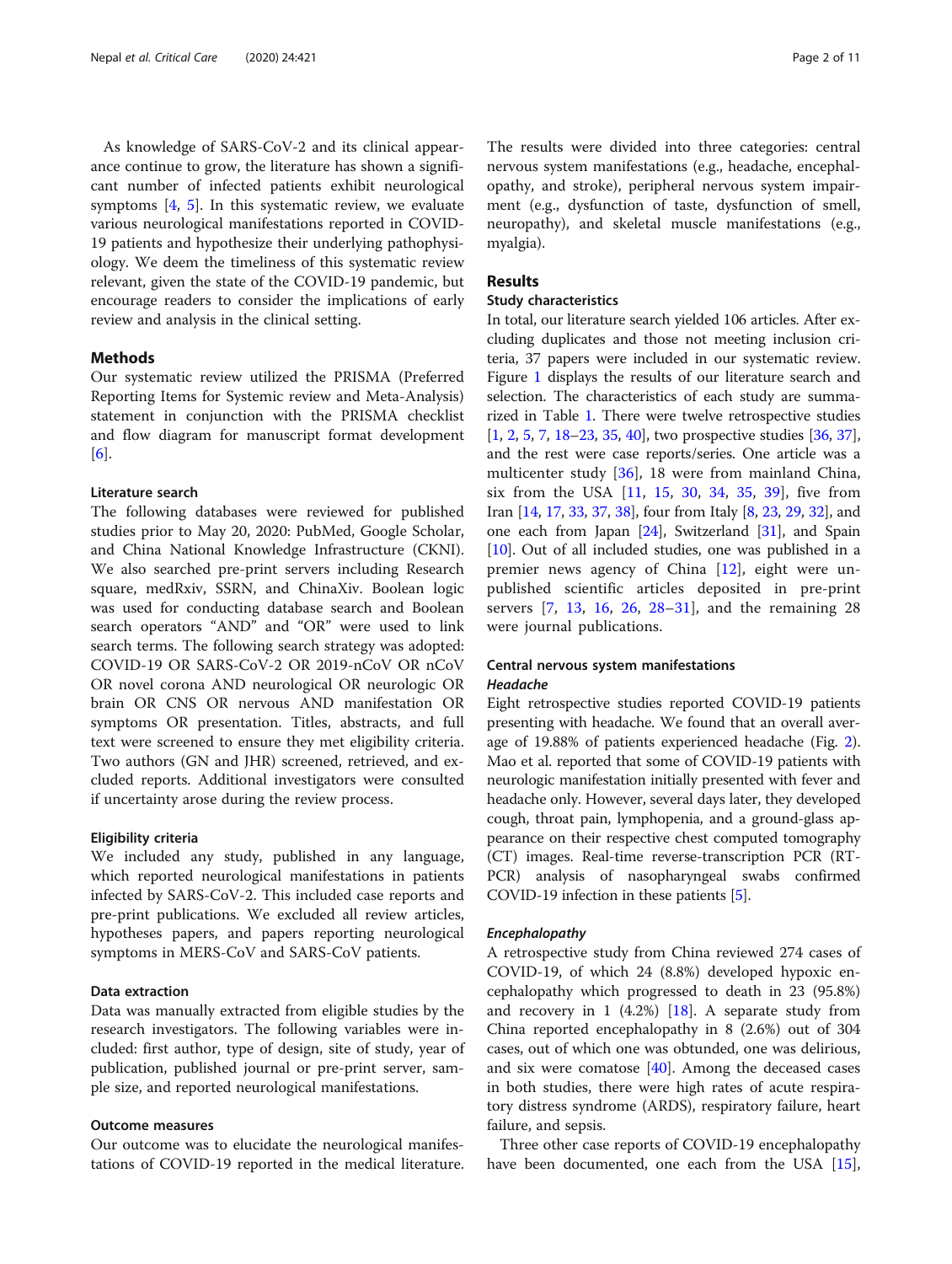<span id="page-2-0"></span>

Iran [[17](#page-9-0)], and Italy [[29](#page-10-0)], with an age group spanning 30– 75. All three cases presented with symptoms of fever and cough for a duration of approximately 5 days before the onset of confusion and asthenia. CT and magnetic resonance imaging (MRI) of the brain were unremarkable. Electroencephalogram (EEG) was employed in the USA and Italy case which revealed diffuse slowing con-sistent with encephalopathy [\[15](#page-9-0), [29](#page-10-0)]. Chloroquine, lopinavir, and ritonavir were administered in the first two cases. At the time of the report, the first patient was critically ill and the second had complete resolution of her symptoms [\[15,](#page-9-0) [17](#page-9-0)]. The third patient showed dramatic response to high-dose steroids and with slightly more than a week of therapy, he was back at baseline mentation with a normal neurological examination [\[29\]](#page-10-0).

#### Ischemic stroke

A retrospective observational study from Wuhan, China, reported that six (2.8%) patients, out of the 214 reviewed COVID-19 cases, developed ischemic stroke. Of these six patients, two arrived at the emergency department owing to sudden onset of hemiplegia without any fever or upper respiratory tract symptoms. Five of the six

patients were severe cases of COVID-19. D-dimer levels were high in patients with severe disease, compared to non-severe, as well as in those with CNS manifestations, compared to those without [[5\]](#page-9-0).

A retrospective observational study from a different center in Wuhan, China, found eleven (5.0%) patients, out of 221 reviewed COVID-19 cases, developed acute ischemic stroke. Those who had COVID-19 infection with new onset of ischemic stroke were more likely to have a severe SARS-CoV-2 presentation, an advanced age  $(71.6 \pm 15.7 \text{ years} \text{ versus } 52.1 \pm 15.3 \text{ years})$ , and preexisting cardiovascular risk factors including hypertension, diabetes, and previous cerebrovascular disease. An increased inflammatory response and hypercoagulable state, typified by raised CRP and D-dimer levels, was also more common among these patients [\[7](#page-9-0)].

Three other cases of ischemic stroke were reported in China among COVID-19 patients aged 40–80. Each of them initially presented with a dry cough. At least 1 week later, they developed limb weakness, dysarthria, and tongue deviation. A CT scan of the brain revealed basal ganglia infarction in one case; normal findings were reported in the other two cases. Laboratory studies showed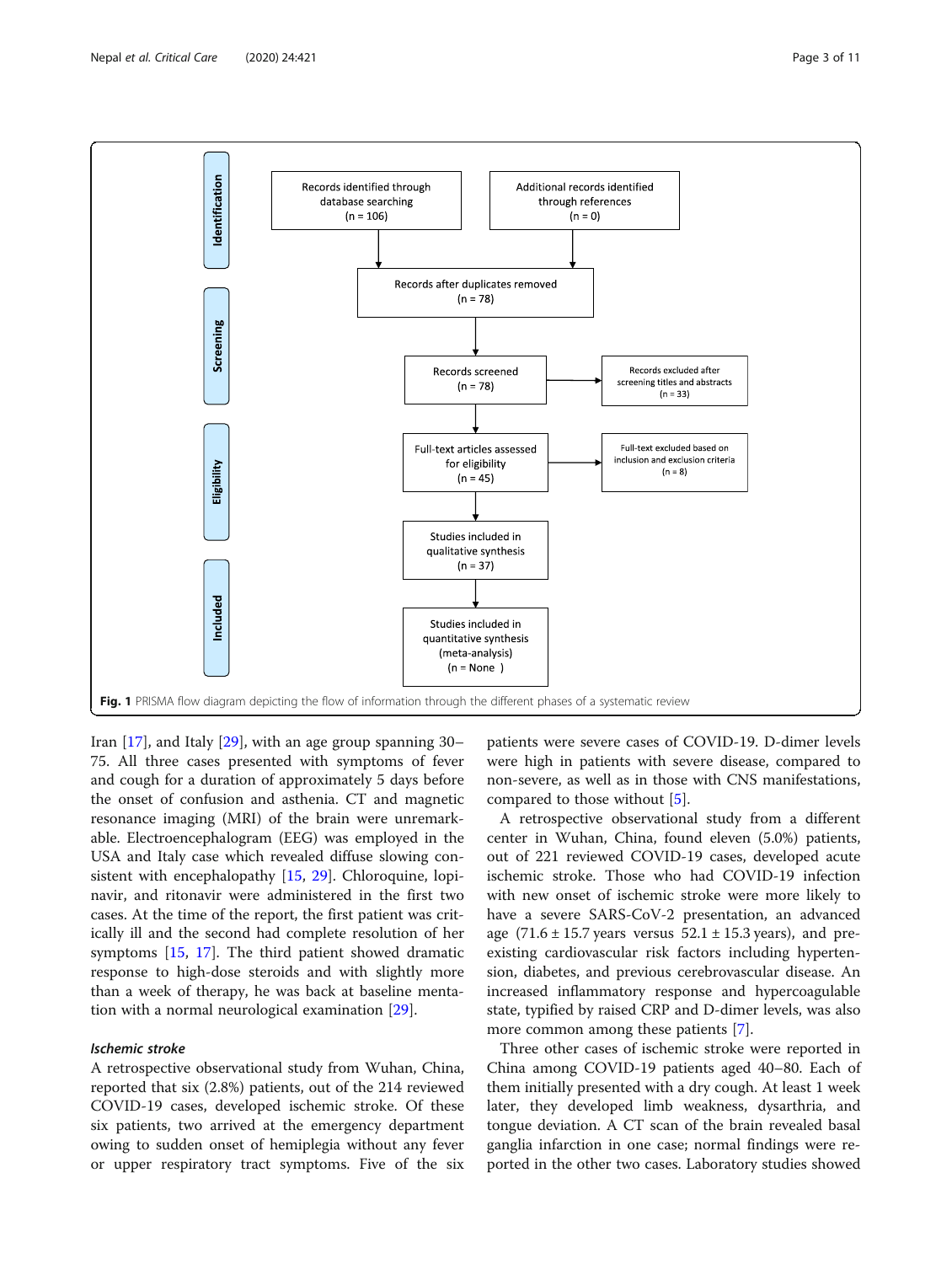|     | SN Study                     | Type of<br>publication | Country    | Source                                 | Neurological manifestation                                                                                                                                                                                                                                                                                                                                                          |
|-----|------------------------------|------------------------|------------|----------------------------------------|-------------------------------------------------------------------------------------------------------------------------------------------------------------------------------------------------------------------------------------------------------------------------------------------------------------------------------------------------------------------------------------|
| 1   | Mao 2020 [5]                 | Retrospective<br>study | China      | JAMA Neurology                         | Total patients: 214<br>Any: 78 (36.44%)<br>CNS: 53 (24.76%)<br>· Dizziness: 36 (16.82%)<br>• Headache: 28 (13.08%)<br>· Impaired consciousness: 16 (7.4%)<br>• Acute cerebrovascular disease: 6 (2.8%)<br>• Ataxia: 1 (0.5%)<br>· Epilepsy: 1 (0.5%)<br><b>PNS: 19</b><br>• Hypoguesia: 12 (5.6%)<br>• Hyposmia: 11 (5.14%)<br>• Neuralgia: 5 (2.33%)<br>Muscle injury: 23 (10.74%) |
| 2   | Li 2020 [7]                  | Retrospective<br>study | China      | SSRN (preprint)                        | Total patients: 224<br>· Acute ischemic stroke: 11 (5%)<br>· Cerebral venous sinus thrombosis: 1 (0.5%)<br>· Intracerebral hemorrhage: 1 (0.5%)                                                                                                                                                                                                                                     |
| 3   | Toscano 2020 [8]             | Case-report/<br>series | Italy      | The New England Journal of<br>Medicine | Guillain-Barré syndrome                                                                                                                                                                                                                                                                                                                                                             |
| 4   | Zhao Hua 2020 [9]            | Case-report/<br>series | China      | The Lancet Neurology                   | Guillain-Barré syndrome                                                                                                                                                                                                                                                                                                                                                             |
| 5   | Gutiérrez-ortiz 2020<br>[10] | Case-report/<br>series | Spain      | Neurology                              | Miller Fisher syndrome and polyneuritis<br>cranialis                                                                                                                                                                                                                                                                                                                                |
| 6   | Poyiadji 2020 [11]           | Case-report/<br>series | <b>USA</b> | Radiology                              | Encephalitis                                                                                                                                                                                                                                                                                                                                                                        |
| 7   | Huaxia 2020 [12]             | Newspaper<br>article   | China      | Xinhua News                            | Encephalitis                                                                                                                                                                                                                                                                                                                                                                        |
| 8   | Zhai 2020 [13]               | Case-report/<br>series | China      | Research square (preprint)             | Ischemic stroke                                                                                                                                                                                                                                                                                                                                                                     |
| 9   | Sharifi-Razavi 2020 [14]     | Case-report/<br>series | Iran       | New Microbes and New<br>Infections     | Intra-cerebral hemorrhage                                                                                                                                                                                                                                                                                                                                                           |
| 10  | Filatov 2020 [15]            | Case-report/<br>series | <b>USA</b> | Cureus                                 | Encephalopathy                                                                                                                                                                                                                                                                                                                                                                      |
| 11. | Zhao Kang 2020 [16]          | Case-report/<br>series | China      | medRxiv (preprint)                     | Acute myelitis                                                                                                                                                                                                                                                                                                                                                                      |
| 12  | Karimi 2020 [17]             | Case-report/<br>series | Iran       | Iran Red Crescent Medical<br>Journal   | Encephalopathy                                                                                                                                                                                                                                                                                                                                                                      |
| 13  | Chen Tao 2020 [18]           | Retrospective<br>study | China      | <b>BMJ</b>                             | Total: 274 patients<br>· Myalgia: 60<br>• Headache: 31<br>• Hypoxic encephalopathy: 24                                                                                                                                                                                                                                                                                              |
|     | 14 Qiu 2020 [19]             | Retrospective<br>study | China      | The Lancet Infectious disease          | Total: 36 patients<br>• Headache: 3 patients                                                                                                                                                                                                                                                                                                                                        |
| 15  | Zhou 2020 [20]               | Retrospective<br>study | China      | The Lancet                             | Total: 191 patients<br>• Myalgia: 29 patients                                                                                                                                                                                                                                                                                                                                       |
|     | 16 Guan 2020 [1]             | Retrospective<br>study | China      | The New England Journal<br>of Medicine | Total: 1099 patients<br>· Headache: 150 patients<br>• Myalgia: 164                                                                                                                                                                                                                                                                                                                  |
| 17  | Chen Nanshan 2020<br>$[21]$  | Retrospective<br>study | China      | The Lancet                             | Total: 99 patients<br>· Headache: 8<br>· Myalgia: 11<br>• Confusion: 9                                                                                                                                                                                                                                                                                                              |
|     | 18 Huang 2020 [2]            | Retrospective<br>study | China      | The Lancet                             | Total: 41<br>• Myalgia: 18<br>• Headache: 3                                                                                                                                                                                                                                                                                                                                         |
|     | 19 Wang 2020 [22]            | Retrospective          | China      | JAMA                                   | Total: 138                                                                                                                                                                                                                                                                                                                                                                          |

#### <span id="page-3-0"></span>Table 1 Characteristics of studies included in our systematic review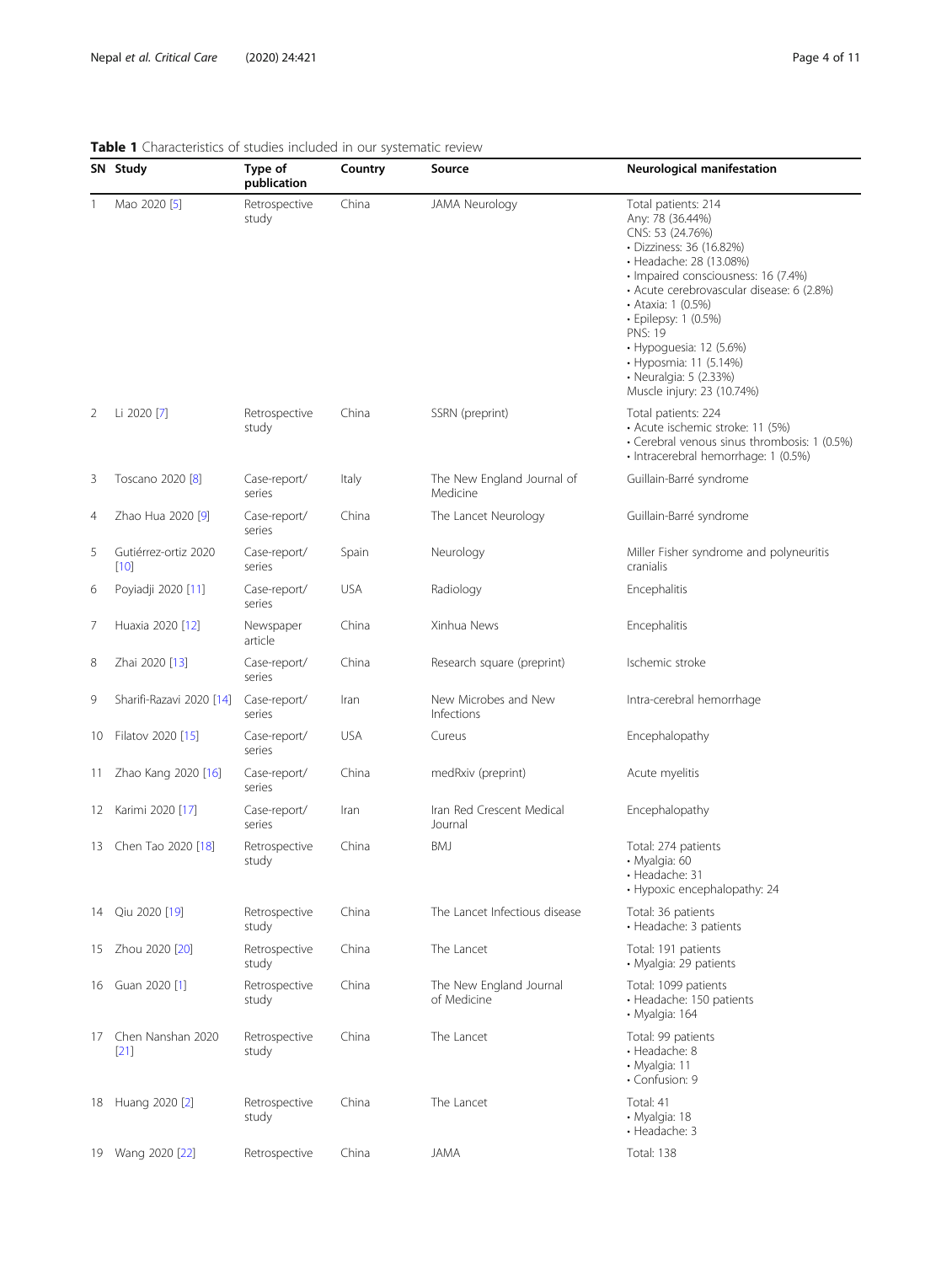|     | SN Study                    | Type of<br>publication | Country     | Source                                                        | Neurological manifestation                 |
|-----|-----------------------------|------------------------|-------------|---------------------------------------------------------------|--------------------------------------------|
|     |                             | study                  |             |                                                               | · Myalgia: 48<br>• Headache: 9             |
| 20  | Giacomelli 2020 [23]        | Retrospective<br>study | Italy       | Clinical Infectious Diseases                                  | Smell/taste disorder                       |
| 21  | Moriguchi 2020 [24]         | Case-report/<br>series | Japan       | International Journal of<br>Infectious Diseases               | Meningitis/encephalitis                    |
| 22  | Jin 2020 [25]               | Case-report/<br>series | China       | <b>Emerging Infectious Diseases</b>                           | Rhabdomyolysis                             |
| 23  | Fu 2020 [26]                | Case-report/<br>series | China       | Research square (preprint)                                    | Two cases of ischemic stroke               |
| 24  | Ye 2020 [27]                | Case-report/<br>series | China       | Brain, Behavior, and Immunity                                 | Encephalitis                               |
| 25  | Wan 2020 [28]               | Case-report/<br>series | China       | Research Square (preprint)                                    | Bell's palsy                               |
| 26  | Pilotto 2020 [29]           | Case-report/<br>series | Italy       | medRxiv (preprint)                                            | Encephalopathy                             |
|     | 27. Zhang 2020 [30]         | Case-report/<br>series | <b>USA</b>  | medRxiv (preprint)                                            | Acute disseminated encephalomyelitis       |
| 28. | Bernard-valnet 2020<br>[31] | Case-report/<br>series | Switzerland | medRxiv (preprint)                                            | Encephalitits                              |
|     | 29. Padroni 2020 [32]       | Case-report/<br>series | Italy       | Journal of Neurology                                          | Guillain-Barré syndrome                    |
|     | 30. Sedaghat 2020 [33]      | Case-report/<br>series | Iran        | Journal of Clinical Neuroscience                              | Guillain-Barré syndrome                    |
|     | 31. Virani 2020 [34]        | Case-report/<br>series | <b>USA</b>  | <b>ID Cases</b>                                               | Guillain-Barré syndrome                    |
|     | 32. Yan 2020 [35]           | Retrospective<br>study | <b>USA</b>  | International Forum of Allergy<br>& Rhinology                 | Smell/taste disorder                       |
|     | 33. Lechien 2020 [36]       | Prospective<br>study   | Multicentre | European archives of<br>study in Europe oto-rhino-laryngology | Smell/taste disorder                       |
|     | 34. Moein 2020 [37]         | Prospective<br>study   | Iran        | International Forum of Allergy<br>& Rhinology                 | Smell/taste disorder                       |
|     | 35. Haddadi 2020 [38]       | Case-report/<br>series | Iran        | Cureus                                                        | Intracerebral hemorrhage                   |
|     | 36. Oxley 2020 [39]         | Case-report/<br>series | <b>USA</b>  | The New England Journal of<br>Medicine                        | Ischemic stroke                            |
|     | 37. Lu 2020 [40]            | Retrospective<br>study | China       | Epilepsia                                                     | Total patients: 304<br>· Encephalopathy: 8 |

Table 1 Characteristics of studies included in our systematic review (Continued)

elevated D-dimer, decreased fibrinogen level, prolonged prothrombin time (PT), and activated partial thromboplastin time (APTT). Additionally, serum cytokine levels including IL-6, IL-8, and IL-10, were markedly elevated. All three patients recovered with good functional outcomes after stroke treatment and supportive therapy [\[13,](#page-9-0) [26\]](#page-10-0).

Oxley et al. reported five cases of large-vessel stroke in patients younger than 50 years of age from the USA. Only three cases were symptomatic for COVID-19. The mean NIHSS score was 17 at admission. CT brain, CT angiography, and/or MRI revealed severe large-vessel stroke in all patients. All but one underwent mechanical thrombectomy. Among these patients, D-dimer, ferritin, PT, and APTT were raised while the fibrinogen level was reduced. One was discharged home, two were transferred to a rehabilitation facility, and two were in the ICU/stroke unit at the time of the report [\[39](#page-10-0)].

#### Intracerebral hemorrhage

A retrospective observational study from Wuhan, China, reported one (0.45%) patient, out of 221 reviewed COVID-19 cases, who developed intracerebral hemorrhage. He was a 62-year-old male cigarette smoker who presented to the hospital with a severe case of COVID-19. About a week later, he developed an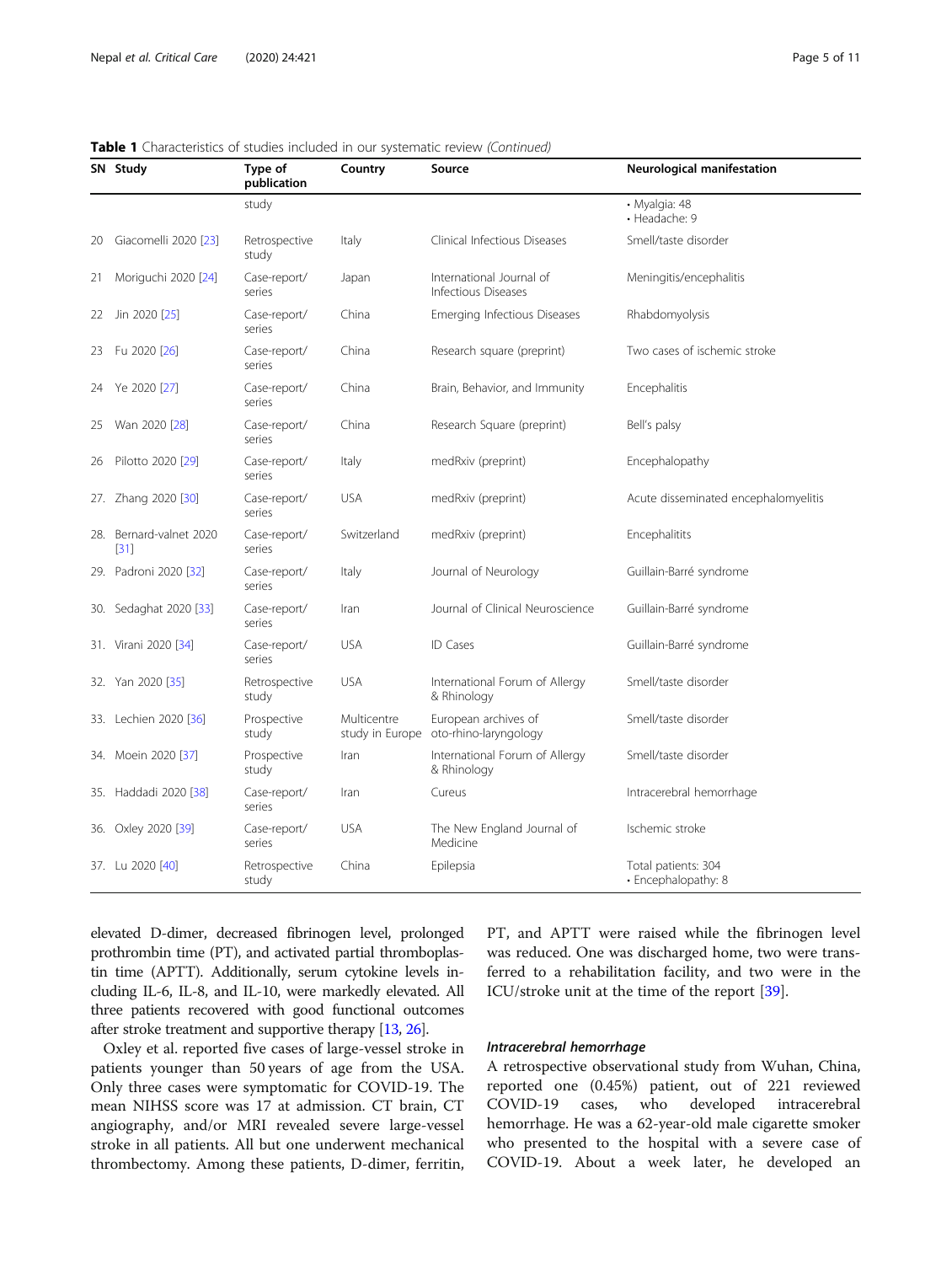<span id="page-5-0"></span>

intracranial hemorrhage and died. Of note, his blood pressure averaged 150/80 mmHg during treatment [\[7](#page-9-0)].

There are two case reports from Iran, one of a 79 year-old male with no medical history of hypertension or anticoagulation therapy [\[14\]](#page-9-0) and another of a 54 year-old lady with a history of hypertension [[38](#page-10-0)]. Both presented with an acute loss of consciousness preceded by fever and dry cough. Initial Glasgow Coma Scale (GCS) for them was seven and ten, respectively. Coagulation studies were normal for both. The CT brain revealed massive intracerebral hemorrhage in the right hemisphere accompanied by intraventricular and subarachnoid hemorrhage for the former, and bilateral subacute basal ganglia hemorrhage in the latter, and a lung CT scan showed bilateral ground-glass opacities in both cases. The respective authors suspected the intracranial hemorrhage was secondary to infection with SARS-CoV-2 in both cases.

#### Encephalitis and encephalomyelitis

Six cases of encephalitis have been described to date; two from China [[12,](#page-9-0) [27\]](#page-10-0), two from Switzerland [\[31](#page-10-0)], one from Japan  $[24]$ , and one from America  $[11]$  $[11]$ . Their ages range from early 20s to late 60s. All of them had preceding symptoms of fever and cough followed by a rapidly deteriorating level of consciousness. Meningeal irritability in the form of nuchal rigidity, Kernig's, and Brudzinski's was reported in two out of the six cases [[24,](#page-9-0) [27\]](#page-10-0).

Where lumbar puncture (LP) was performed, it showed lymphocytic pleocytosis typical of a viral meningo-encephalitis [\[12,](#page-9-0) [24,](#page-9-0) [31](#page-10-0)]. SARS-CoV-2 was detected in the cerebrospinal fluid (CSF) in only one Chinese patient [[12\]](#page-9-0) and Japanese patient [[24](#page-9-0)]. For one of the Switzerland patients who presented with psychosis and focal status epilepticus, an EEG was done which showed abundant bursts of anterior low-medium voltage irregular spike and waves superimposed on an irregularly slowed theta background. This was managed with intravenous (IV) clobazam and valproate, and she had a marked improvement 96 h after admission with the resolution of her symptoms [[31\]](#page-10-0).

CT brain was normal in all but the case of the American whose scan demonstrated symmetric hypoattenuation within the bilateral medial thalami. She had a follow-up MRI brain which revealed hemorrhagic, rimenhancing lesions within the bilateral thalami, medial temporal lobes, and subinsular regions. In her case, a presumptive diagnosis of COVID-19-associated acute necrotizing hemorrhagic encephalopathy was made, and she was thereafter started on intravenous immunoglobulin (IVIG) [\[11](#page-9-0)]. The MRI of the patient from Japan revealed right lateral ventriculitis and encephalitis mainly involving the mesial temporal lobe and hippocampus [[24\]](#page-9-0). MRI brain performed for the Switzerland patients were normal [[31\]](#page-10-0). At the time of writing, the Chinese and Switzerland patients recovered completely with supportive therapy [\[12,](#page-9-0) [24](#page-9-0), [27\]](#page-10-0), and the outcome of the patients from America and Japan is not known.

One case of acute disseminated encephalomyelitis (ADEM) has been reported in New Jersey, America [\[30](#page-10-0)]. The case was a female in her early 40s who presented with a 2-day history of dysphagia, dysarthria, and encephalopathy preceded by headache and myalgia. COVID-19 nasal swab RT-PCR was positive. A lumbar puncture (LP) showed a CSF with normal cell counts, protein, and glucose. CT brain showed multifocal patchy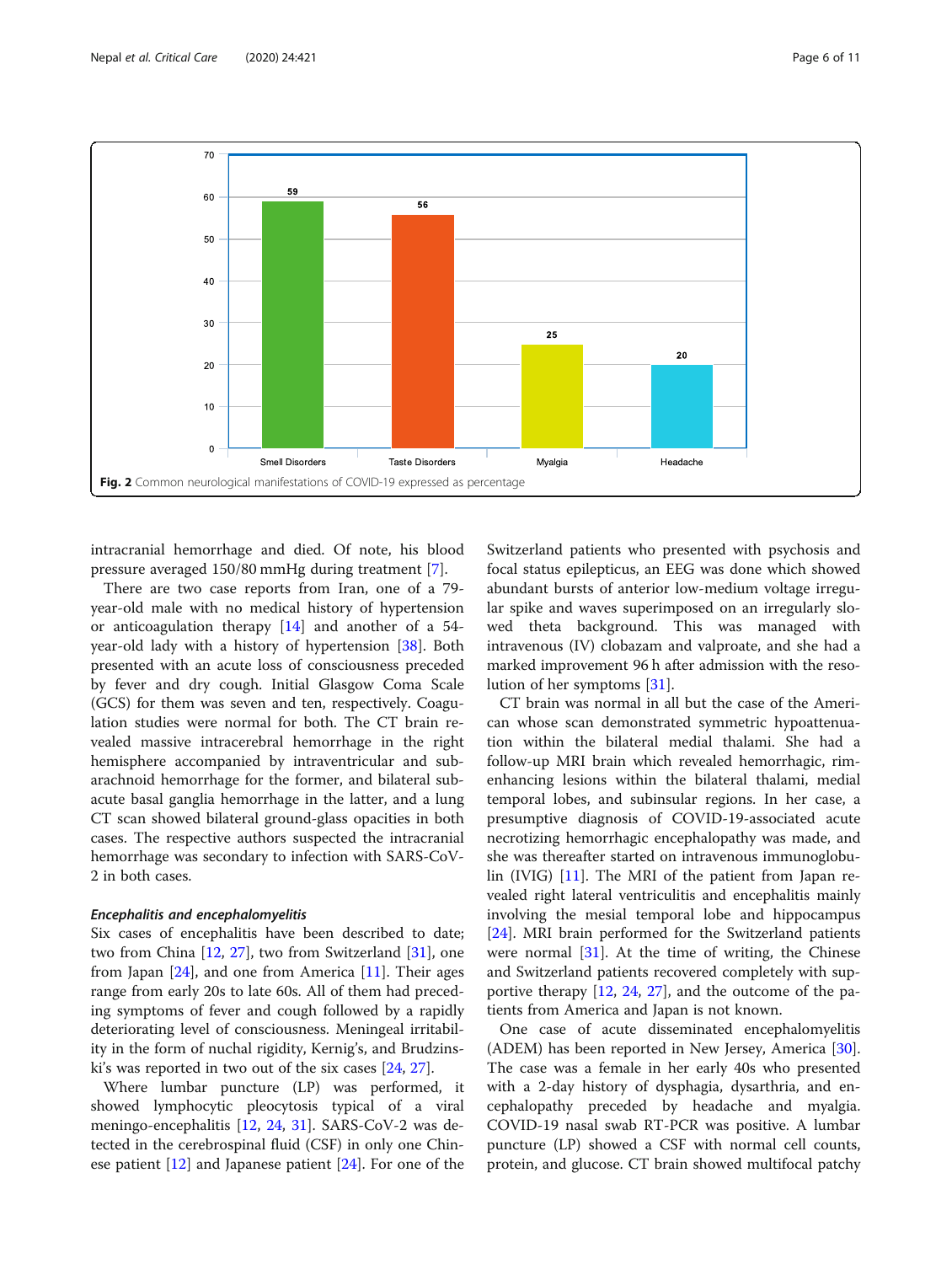areas of white matter hypoattenuation and MRI brain showed extensive patchy areas involving bilateral frontoparietal white matter, anterior temporal lobes, basal ganglia, external capsules, and thalami. She was treated with hydroxychloroquine, ceftriaxone, and a 5-day course of IVIG. Improvement was noted at the 5-day mark of therapy.

#### Acute myelitis

One COVID-19 case from Wuhan, China, came with the presentation of acute myelitis. A 66-year-old male, with a 5-day history of fever, was admitted to the hospital after outpatient oral moxifloxacin hydrochloride and oseltamivir failed to improve his symptoms. CT scan of the chest found patchy changes in both lungs, and nasopharyngeal swab tested positive for SARS-CoV-2. After a night of high fever, he developed bilateral weakness of his lower limbs, with urinary and bowel incontinence, rapidly progressing to flaccid lower extremity paralysis and paresthesia and numbness below T10. Planters were down going bilaterally. A clinical diagnosis of post-infectious acute myelitis was made. He received treatment with ganciclovir, lopinavir/ritonavir, moxifloxacin, dexamethasone, IVIG, and mecobalamin. His bilateral lower extremity paralysis ultimately improved, and he was discharged to a rehabilitation facility [[16\]](#page-9-0).

#### Peripheral nervous system manifestations Loss of smell/taste sensation

Five studies assessed the prevalence of smell disorder. An overall average of 59.45% of patients experienced olfactory disturbance (Fig. [2](#page-5-0)). Additionally, four studies assessed the prevalence of taste disorder. An overall average of 56.48% of patients experienced taste disorder (Fig. [2](#page-5-0)).

A multicenter prospective study by Lechien et al., reported time course of the aforementioned disorders. The olfactory dysfunction appeared before, in unison, and after the appearance of general symptoms in 11.8, 22.8, and 65.4% of the cases, respectively. This olfactory abnormality persisted after the resolution of other symptoms in  $63.0\%$  of cases  $[36]$  $[36]$ . In an Iranian study by Moein et al., majority of patients with olfactory dysfunction reported that the onset of the olfactory dysfunction occurred at the same time or immediately after the onset of their other COVID-19 symptoms [\[37\]](#page-10-0).

#### Bell's palsy

In China, a 65-year-old woman was admitted to the hospital for a left facial droop preceded by a 2-day history of pain in the mastoid region. There was no preceding fever, cough, or respiratory symptoms. Physical examination showed a left lower motor neuron facial nerve paralysis. MRI brain showed no abnormality. However, a throat swab RT-PCR turned positive for SARS-CoV-2 virus and the CT chest revealed ground-glass shadows in the right lower lung. The left facial paralysis was relieved after antiviral treatment with umifenovir and ribavirin [[28](#page-10-0)].

#### Guillain-Barré syndrome and its variants

Toscano et al. reported 5 cases of Guillain-Barré syndrome (GBS) in COVID-19 patients. The interval between the onset of viral illness and the first symptoms of GBS was between 5 and 10 days. The first symptoms of GBS were lower limb weakness and paresthesia in four patients and facial diplegia followed by ataxia and paresthesia in one patient. Generalized, flaccid quadriparesis or tetraplegia evolved over a period of 36 h to 4 days in four patients; three received mechanical ventilation. CSF analysis showed raised protein levels in two patients and raised lymphocytes in all five patients. CSF RT-PCR for COVID-19 was negative in all patients. Neurological examination and nerve conduction studies were consistent with a demyelinating neuropathy in two patients, while the others were diagnosed as axonal variants of GBS. All five patients were treated with IVIG; two received a second course of IVIG and one required plasma exchange. Four weeks after treatment, two patients remained in the ICU and were receiving mechanical ventilation, two were undergoing physical therapy, and one was discharged without any residual symptoms [\[8](#page-9-0)].

Four other case reports of GBS, one in America [\[34](#page-10-0)], Iran [[33\]](#page-10-0), Italy [[32](#page-10-0)], and China [[9\]](#page-9-0), respectively, were reported. Age ranged from mid-50s to 70s. All but the Chinese patient presented with flu-like symptoms preceding weakness and/or numbness of the lower limbs with a progressive ascending paralysis; the Chinese patient presented with neurological symptoms first and respiratory symptoms only on day 8 of admission [\[9](#page-9-0)]. In all cases, neurological examination and nerve conduction studies were consistent with a demyelinating neuropathy [[9,](#page-9-0) [32](#page-10-0)–[34](#page-10-0)]. Where LP was done, an albuminocytologic dissociation was revealed [[9](#page-9-0), [32\]](#page-10-0). IVIG was administered in the above 4 case reports with variable response.

Two GBS variants have been described in a case series from Spain. Specifically, one case of Miller Fisher syndrome and one case of polyneuritis cranialis associated with COVID-19 was described. The former case was a 50-year-old man who presented with anosmia, ageusia, right internuclear ophthalmoparesis, right fascicular oculomotor palsy, ataxia, areflexia, albuminocytologic dissociation, and positive testing for GD1b-IgG antibodies. Five days prior, he had developed a cough, malaise, headache, low back pain, and a fever. The latter case was a 39-year-old man who presented with ageusia, bilateral abducens palsy, areflexia, and albuminocytologic dissociation. Three days prior, he had developed diarrhea, a low-grade fever, and a poor general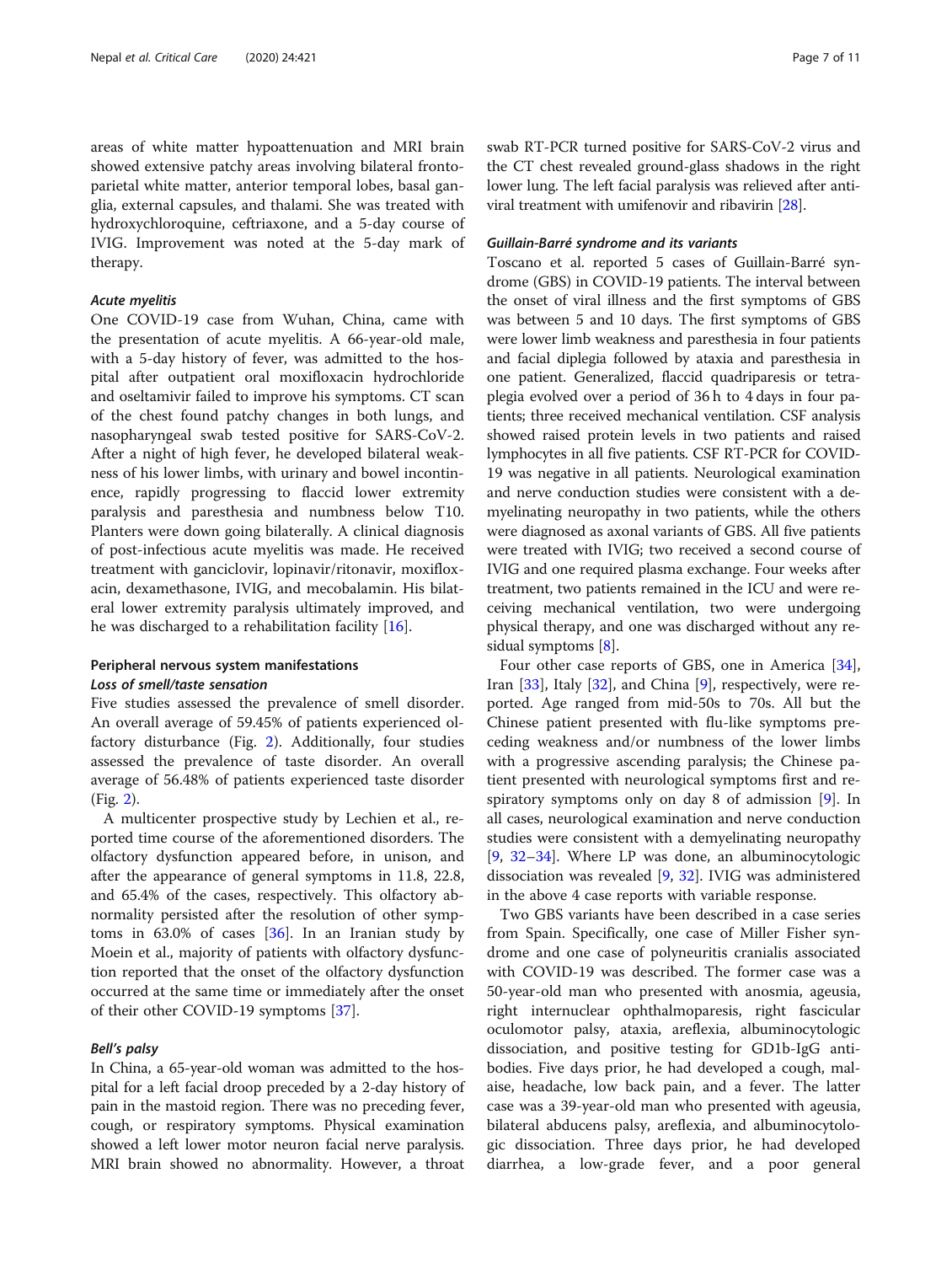condition. The oropharyngeal swab for COVID-19 by RT-PCR was positive in both patients and negative in the cerebrospinal fluid. The first patient was treated with IVIG and the second with acetaminophen. Two weeks later, both patients made a complete neurological recovery, except for residual anosmia and ageusia in the first case [[10\]](#page-9-0).

#### Skeletal muscle manifestations Myalgia and myositis

An overall average of 25.1% of patients reported experiencing myalgia in seven retrospective studies (Fig. [2](#page-5-0)). The character and course of myalgia was not detailed in any of those studies.

Mao et al. reported that out of 214 COVID-19 patients, skeletal muscle injury occurred in 23 (10.7%). Compared with the patients without muscle injury, patients with muscle injury had significantly higher levels of creatine kinase (median 400 U/L [range 203.0 to 12, 216.0] versus median 58.5 U/L [range 8.8–212]; P < 0.001). In addition, patients with muscle injury had higher C-reactive protein (CRP) levels and D-dimer levels—manifestations of increased inflammatory response and associated coagulopathy. Furthermore, patients with muscle injury showed more signs of multiorgan damage, including more serious liver and kidney abnormalities, than patients without muscle injury [\[5](#page-9-0)].

#### Rhabdomyolysis

A case report by Jin et al. described a 60-year-old man in Wuhan who presented with a 6-day history of fever and cough and a CT chest which showed bilateral ground-glass opacities. RT-PCR analysis of the patient's throat swab specimen indicated SARS-CoV-2 infection. He was treated supportively and with antivirals and antibiotics. On day 9 of admission, the patient complained of pain and weakness in his lower limbs, and tenderness was noted on examination. Urgent laboratory reports indicated raised myoglobin (> 12,000.0 μg/L), creatine kinase (11,842 U/L), lactate dehydrogenase (2347 U/L), alanine aminotransferase (111 U/L), and aspartate aminotransferase (213 U/L). The patient's kidney function and electrolytes were normal. Urinalysis revealed a lightyellow color of the urine, with positive occult blood and positive urine protein. These results indicated the onset of rhabdomyolysis. In addition to ongoing supportive therapy, the patient was treated with hydration, alkalization, plasma transfusion, and gamma globulin. The patient improved subsequently [\[25\]](#page-10-0).

#### **Discussion**

Coronavirus contains four structural proteins, including the spike protein (S), envelope protein (E), membrane protein (M), and the nucleocapsid protein (N). Among

them, the S protein plays the most important role in virus attachment, fusion, and entry. SARS-CoV-2, like SARS-CoV, recognizes the angiotensin-converting enzyme 2 (ACE2) as a host cell entry receptor  $[41]$  $[41]$ . High expression of the ACE2 receptor is seen in type II alveolar cells of the lung, intestine, esophagus, cardiomyocytes, proximal tubular cells, and urothelial cells [\[42](#page-10-0)]. Glial cells and neurons have been reported to express ACE2 receptors, making the brain a potential target of COVID-19 infection [[43](#page-10-0)].

How the virus enters the central nervous system is still a subject of debate. One plausible route of entry is through the olfactory nerve. Retrograde transfer into the axon, whether through synapses, endocytosis, or exocytosis, could explain viral migration into the brain [[44](#page-10-0), [45](#page-10-0)]. Experimental studies using transgenic mice suggest that SARS-CoV and MERS-COV may enter the central nervous system intranasally through the olfactory nerve. Once in the brain, they have the potential to spread to the thalamus and brain stem, two regions highly involved in coronaviridae infections [[46](#page-10-0)–[48\]](#page-10-0). A study evaluating specific receptors in the nasal mucosa, however, suggest SARS-CoV-2 may reach the brain through mechanisms independent of axonal transport via olfactory sensory nerves [[49\]](#page-10-0).

Another theory suggests if SARS-CoV-2 gained access to the general circulation, it could potentially invade the cerebral circulation and continue viral spread [\[43](#page-10-0)]. Slow movement in the cerebral microvasculature may promote interaction of the SARS-CoV-2 S protein and capillary endothelium ACE2 receptor. Once bound, the virus would have the potential to infect, damage, and bud from the capillary endothelium, thereby facilitating viral entry into the cerebrum [[43](#page-10-0), [50](#page-10-0)].

SARS-CoV-2 could also cause damage to the central nervous system indirectly. Viruses do not have to enter the brain to cause damage; they can activate an immune response that triggers subsequent damage within neuronal tissue. SARS-CoV-2 has been reported to cause a massive release of cytokines, a syndrome known as "cytokine storm"—downstream effects of this immune response include endothelial damage, disseminated intravascular coagulation, and disrupted cerebral autoregulation  $[51, 52]$  $[51, 52]$  $[51, 52]$ .

Common symptoms elucidated from our systematic review include myalgia, headache, altered sensorium, hyposmia, and hypogeusia. Acute viral respiratory tract infections have already been shown to cause the aforementioned neurological symptoms [[53\]](#page-10-0). Peri- and postinfectious hyposmia and hypogeusia is hypothesized to be secondary to olfactory nerve and/or apparatus damage from direct insult of viral infection [[54\]](#page-10-0). According to the multicenter prospective European study by Lechien et al., it appears that a large number of COVID-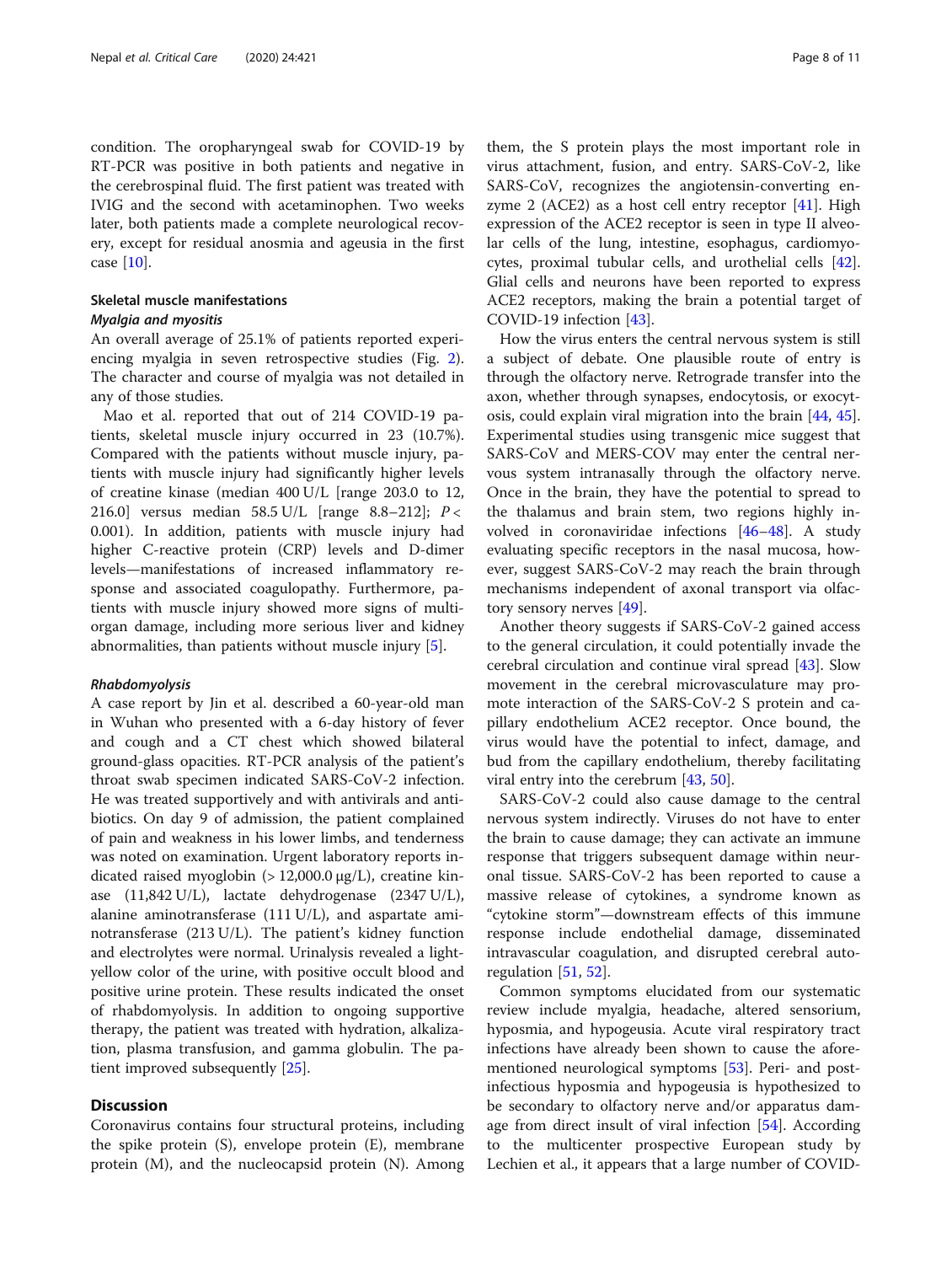19 patients experience olfactory and gustatory symptoms. In their study, olfactory and gustatory dysfunction occurred in 85.6 and 88.8% of patients, respectively, with a majority of patients (65.4%) experiencing abnormalities in olfaction after the appearance of their general symptoms [\[36\]](#page-10-0).

We found that in COVID-19 patients, altered sensorium and encephalopathy were not uncommon. The basic pathological change seen in this disease is cerebral edema, with key clinical features being headache, confusion, delirium, loss of consciousness, seizure, and coma. COVID-19 patients with encephalopathy were, by large, older male patients with cardiovascular comorbidities and severe infection with systematic inflammation and multi-organ dysfunction. Early identification of COVID-19 patients with altered sensorium is critical, as underlying potential reversible causes, including impending respiratory failure, require timely intervention [[55\]](#page-10-0). The pathophysiology behind the cerebral dysfunction is hypothesized to be in part inflammatory-mediated [\[56](#page-10-0)]. This is supported by the fact that the encephalopathic Italian patient had a dramatic response to high-dose steroids [\[29\]](#page-10-0).

Ischemic stroke is another clinical entity which can present in patients with COVID-19 infection. This presentation may arise secondary to a cytokine storm syndrome [[51\]](#page-10-0), which can cause endothelial damage, disseminated intravascular coagulation, and disrupted cerebral auto-regulation [[52](#page-10-0)]. Through the ACE2 receptor of the vascular endothelium, the virus's extensive invasion of the vascular endothelium obviously may cause extensive endotheliitis, increasing the risk of thrombosis leading to ischemic stroke. Critically ill patients with severe SARS-CoV-2 infection often show elevated levels of D-dimer, a fibrin-degraded product which serves as a marker of dysfunctional activation of the coagulation system, such as in acute ischemic stroke [[1,](#page-9-0) [5,](#page-9-0) [57](#page-10-0)]. However, it is observed that the stroke prevalence in COVID-19 patients and non-COVID-19 patients are similar. Two retrospective studies in Wuhan, China, reported prevalence rates of between 2.8–5.0% of acute ischemic stroke [[5](#page-9-0), [7](#page-9-0)] which is consistent with the stroke prevalence in Northeast China prior to the outbreak [[58](#page-10-0), [59\]](#page-10-0). Although the biochemistry suggests an association of COVID-19 with disorders of the coagulation system, further studies are warranted to establish a relationship.

For the three cases of COVID-19-associated intracerebral hemorrhage, a few potential explanations exist. It is known that the expression and the ability of ACE2 receptor to lower blood pressure is reduced in patients with hypertension. In SARS-CoV-2 infection, the presence of S protein could further reduce the expression and function of ACE2 proteins. This could potentially lead to uncontrolled hypertension, arterial wall rupture, and cerebral hemorrhage in infected patients [[56\]](#page-10-0). Moreover, if the virus disseminates within the cerebral microvasculature, subsequent damage of capillary endothelial cells could result in a tear of the vasculature sufficient enough to cause parenchymal hemorrhage [\[43\]](#page-10-0). Additionally, COVID-19 patients have been reported to have thrombocytopenia and coagulopathy, both of which are contributory factors for secondary brain parenchymal hemorrhage [[5,](#page-9-0) [60\]](#page-10-0).

It is still unknown how COVID-19 causes encephalomyelitis. It is thought that once viral particles gain entry into the milieu of the neuronal tissue, their interaction with the ACE2 receptors in neurons could initiate a cycle of viral budding accompanied by neuronal damage. This can occur without substantial inflammation [[43](#page-10-0)]. In other cases, it may cause an acute inflammatory demyelination resulting in ADEM, which was described in one COVID-19 case [\[30](#page-10-0)], and previously in MERS-CoV [\[61](#page-10-0)]. COVID-19 is also thought to cause acute hemorrhagic encephalitis through the mechanism of a cytokine storm [[11\]](#page-9-0). Acute hemorrhagic leukoencephalitis is a rare demyelinating disorder that is usually fatal; ICU care, use of high-dose corticosteroid therapy, immunoglobulins, plasma exchange, and dehydrating agents have led to survival in only some patients  $[62]$  $[62]$ . This has been seen in one COVID-19 case thus far [[11\]](#page-9-0).

Three neuro-immunological entities related to COVID-19 infection surfaced in our systematic review: acute transverse myelitis, GBS and its variants, and Bell's palsy [[9,](#page-9-0) [16](#page-9-0), [28](#page-10-0)]. The time course of the disease is alike what is known for other viruses known to cause the above in that the symptoms of respiratory or gastrointestinal infection usually precede that of the neuroimmunological phenomena [[63](#page-10-0)]. This was seen in all cases in this report with the only exception being the GBS case report from China [[9\]](#page-9-0). This suggests that the underlying mechanism of such neuro-immunological phenomena in COVID-19 patients is likely to be grounded by the hypothesis of molecular mimicry, where mimicry between microbial and nerve antigens is thought to be a major driving force behind the development of the disorder [\[63](#page-10-0)].

There are a number of limitations in our study. Most of the studies included in this systematic review are case reports/series and retrospective observational studies. The larger retrospective studies included were limited to the documentation of common neurological symptoms, such as headache, myalgia, and a loss in sense of taste and/or smell. Furthermore, the timeliness of our systematic review presents potential for premature analysis of data trends in the literature. Given the current pandemic, the authors of this study felt that the benefits of systematic data retrieval and review outweighed current risks of inaccurate predications. Our aim was to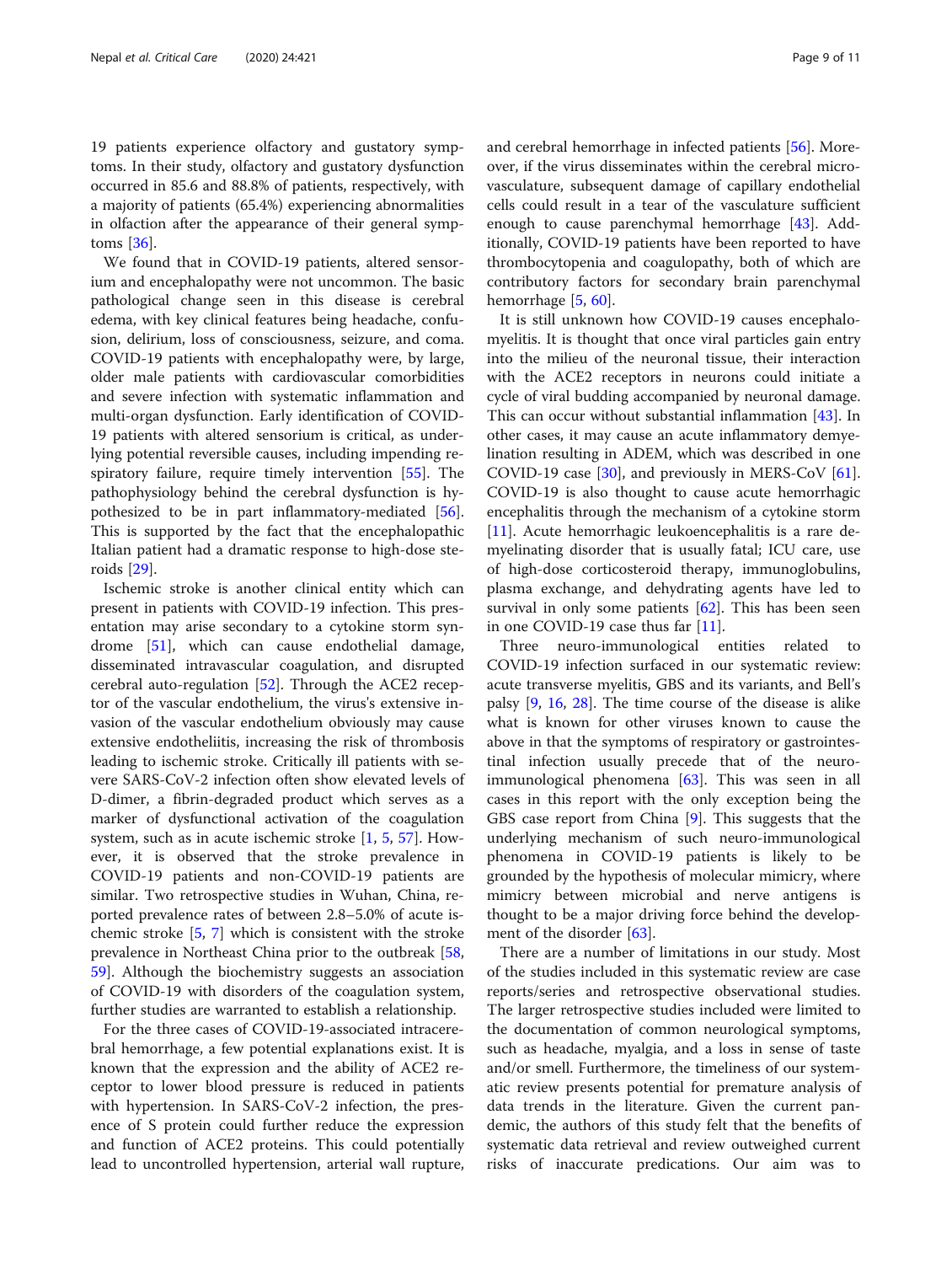<span id="page-9-0"></span>synthesize data to aid physicians currently treating the novel COVID-19, knowing time constraints inhibited their own analysis of the evolving literature on neurological manifestations.

#### Conclusion

Our systematic review comprehensively detailed the neurological manifestations of COVID-19 known to date. Respiratory symptoms remain the hallmark of early identification, cohorting, and treatment of COVID-19, bearing in mind that in a number of cases it has been observed that neurological manifestations may precede it in the course of the disease.

#### Acknowledgments

None

#### Authors' contributions

Study concept and design: GN, YKS, and JHR. Data collection: GN, JHR, and YKS. Analysis and interpretation of the data: GN. Drafting of the manuscript: GN, JKY, YKS, and JHR. Revising the manuscript: GN, GP, ZLT, GSS, and YKS. Supervision of research and manuscript writing process: RO, GSS, ZLT, and DYH. All authors read and approved the final manuscript.

#### Funding

We received no funds for conducting this study.

Availability of data and materials

Not applicable.

Ethics approval and consent to participate Not applicable.

#### Consent for publication

Not applicable.

#### Competing interests

None of the authors has any conflict of interest to disclose. We confirm that we have read the Journal's position on issues involved in ethical publication and affirm that this report is consistent with those guidelines.

#### Author details

<sup>1</sup>Maharajgunj Medical Campus, Tribhuvan University Institute of Medicine, Kathmandu, Nepal. <sup>2</sup>University of New England College of Osteopathic Medicine, Biddeford, ME, USA. <sup>3</sup>Department of Anesthesiology, Tribhuvan University Teaching Hospital, Kathmandu, Nepal. <sup>4</sup>National University Hospital, Singapore, Singapore. <sup>5</sup>Department of Neurology, Tribhuvan University Teaching Hospital, Kathmandu, Nepal. <sup>6</sup>Department of Urology, Tongji Hospital of Tongji Medical College, Huazhong University of Science and Technology, Wuhan, Hubei, China. <sup>7</sup>Department of Neurology, Shanghai Pudong Hospital, Fudan University Pudong Medical Center, Shanghai, China. 8 Department of Neurology, Shanghai East Hospital of Tongji University School of Medicine, Shanghai, China.

#### Received: 16 April 2020 Accepted: 29 June 2020 Published online: 13 July 2020

#### References

- 1. Guan WJ, Ni ZY, Hu Y, Liang WH, Ou CQ, He JX, Liu L, Shan H, Lei CL, Hui DS, Du B. Clinical characteristics of coronavirus disease 2019 in China. N Engl J Med. 2020;382(18):1708–20.
- 2. Huang C, Wang Y, Li X, Ren L, Zhao J, Hu Y, et al. Clinical features of patients infected with 2019 novel coronavirus in Wuhan, China. Lancet. 2020;395(10223):497–506.
- Bhatraju PK, Ghassemieh BJ, Nichols M, Kim R, Jerome KR, Nalla AK, Greninger AL, Pipavath S, Wurfel MM, Evans L, Kritek PA. Covid-19 in

critically ill patients in the Seattle region—case series. N Engl J Med. 2020; 382(21):2012–22.

- 4. Nath A. Neurologic complications of coronavirus infections. Neurology. 2020;94(19):809–10.
- 5. Mao L, Jin H, Wang M, Hu Y, Chen S, He Q, Chang J, Hong C, Zhou Y, Wang D, Miao X. Neurologic manifestations of hospitalized patients with coronavirus disease 2019 in Wuhan, China. JAMA Neurol. 2020;77(6):683–90.
- 6. Liberati A, Altman DG, Tetzlaff J, Mulrow C, Gøtzsche PC, Ioannidis JPA, et al. The PRISMA statement for reporting systematic reviews and meta-analyses of studies that evaluate health care interventions: explanation and elaboration. J Clin Epidemiol. 2009;62(10):e1–34.
- 7. Li Y, Wang M, Zhou Y, Chang J. Acute cerebrovascular disease following COVID-19: a single center, retrospective, observational study. SSRN Electron J. 2020. Available at <https://ssrn.com/abstract=3550025>. Accessed 3 Mar 2020.
- 8. Toscano G, Palmerini F, Ravaglia S, et al. Guillain-Barré Syndrome Associated with SARS-CoV-2. N Engl J Med. 2020;382(26):2574–76. [https://doi.org/10.](https://doi.org/10.1056/nejmc2009191) [1056/nejmc2009191](https://doi.org/10.1056/nejmc2009191).
- 9. Zhao H, Shen D, Zhou H, Liu J, Chen S. Guillain-Barré syndrome associated with SARS-CoV-2 infection: causality or coincidence? Lancet Neurol. 2020; 4422(20):2–3. [https://doi.org/10.1016/S1474-4422\(20\)30109-5.](https://doi.org/10.1016/S1474-4422(20)30109-5)
- 10. Gutiérrez-Ortiz C, Méndez A, Rodrigo-Rey S, et al. Miller Fisher Syndrome and polyneuritis cranialis in COVID-19. Neurology. 2020. [https://doi.org/10.](https://doi.org/10.1212/wnl.0000000000009619) [1212/wnl.0000000000009619](https://doi.org/10.1212/wnl.0000000000009619). .
- 11. Poyiadji N, Shahin G, Noujaim D, Stone M, Patel S, Griffith B. COVID-19– associated acute hemorrhagic necrotizing encephalopathy: CT and MRI features. Radiology. 2020;1:201187.
- 12. Huaxia. Beijing hospital confirms nervous system infections by novel coronavirus. Xinhua News. 2020; Available from: [http://www.xinhuanet.](http://www.xinhuanet.com/english/2020-03/05/c_138846529.htm) [com/english/2020-03/05/c\\_138846529.htm](http://www.xinhuanet.com/english/2020-03/05/c_138846529.htm) . Accessed 18 Apr .
- 13. Pan Zhai, Yanbing Ding, Yiming Li et al. The impact of COVID-19 on ischemic stroke: A case report, 31 March 2020, PREPRINT (Version 1) available at Research Square [[https://doi.org/10.21203/rs.3.rs-20393/v1\]](https://doi.org/10.21203/rs.3.rs-20393/v1).
- 14. Karimi N, Rouhani N. COVID 19 and intra cerebral hemorrhage: causative or coincidental. New Microbes New Infect. 2020:100669. [https://doi.org/10.](https://doi.org/10.1016/j.nmni.2020.100669) [1016/j.nmni.2020.100669.](https://doi.org/10.1016/j.nmni.2020.100669)
- 15. Filatov A, Sharma P, Hindi F, Espinosa PS. Neurological Complications of Coronavirus Disease (COVID-19): Encephalopathy. Cureus. 2020;12(3):e7352. <https://doi.org/10.7759/cureus.7352>.
- 16. Zhao K, Huang J, Dai D, et al. Acute myelitis after SARS-CoV-2 infection: a case report. medRxiv; 2020. [https://doi.org/10.1101/2020.03.16.20035105.](https://doi.org/10.1101/2020.03.16.20035105)
- 17. Karimi N, Razavi AS, Rouhani N. Frequent convulsive seizures in an adult patient with COVID-19 : a case report. Iran Red Crescent Med J. 2020;22(3): e102828.
- 18. Chen T, Di Wu HC, Yan W, Yang D, Chen G, Ma K, Xu D, Yu H, Wang H, Wang T, Guo W. Clinical characteristics of 113 deceased patients with coronavirus disease 2019: retrospective study. BMJ. 2020;368.
- 19. Qiu H, Wu J, Hong L, Luo Y, Song Q, Chen D. Clinical and epidemiological features of 36 children with coronavirus disease 2019 (COVID-19) in Zhejiang, China: an observational cohort study. Lancet Infect Dis. 2019; 2020(20):1–8 Available from: [http://www.sciencedirect.com/science/article/](http://www.sciencedirect.com/science/article/pii/S1473309920301985) [pii/S1473309920301985.](http://www.sciencedirect.com/science/article/pii/S1473309920301985)
- 20. Zhou F, Yu T, Du R, Fan G, Liu Y, Liu Z, et al. Clinical course and risk factors for mortality of adult inpatients with COVID-19 in Wuhan, China: a retrospective cohort study. Lancet. 2020;395(10229):1054–62. [https://doi.org/](https://doi.org/10.1016/S0140-6736(20)30566-3) [10.1016/S0140-6736\(20\)30566-3.](https://doi.org/10.1016/S0140-6736(20)30566-3)
- 21. Chen N, Zhou M, Dong X, Qu J, Gong F, Han Y, et al. Epidemiological and clinical characteristics of 99 cases of 2019 novel coronavirus pneumonia in Wuhan, China: a descriptive study. Lancet. 2020;395(10223):507–13. [https://](https://doi.org/10.1016/S0140-6736(20)30211-7) [doi.org/10.1016/S0140-6736\(20\)30211-7](https://doi.org/10.1016/S0140-6736(20)30211-7).
- 22. Wang D, Hu B, Hu C, Zhu F, Liu X, Zhang J, Wang B, Xiang H, Cheng Z, Xiong Y, Zhao Y. Clinical characteristics of 138 hospitalized patients with 2019 novel coronavirus–infected pneumonia in Wuhan, China. Jama. 2020;323(11):1061–9.
- 23. Giacomelli A, Pezzati L, Conti F, et al. Self-reported olfactory and taste disorders in SARS-CoV-2 patients: a cross-sectional study. Clinical Infectious Diseases: an Official Publication of the Infectious Diseases Society of America. 2020. [https://doi.org/10.1093/cid/ciaa330.](https://doi.org/10.1093/cid/ciaa330)
- 24. Moriguchi T, Harii N, Goto J, et al. A first case of meningitis/encephalitis associated with SARS-Coronavirus-2. International Journal of Infectious Diseases: IJID : Official Publication of the International Society for Infectious Diseases. 2020;94:55–58. [https://doi.org/10.1016/j.ijid.2020.03.062.](https://doi.org/10.1016/j.ijid.2020.03.062)